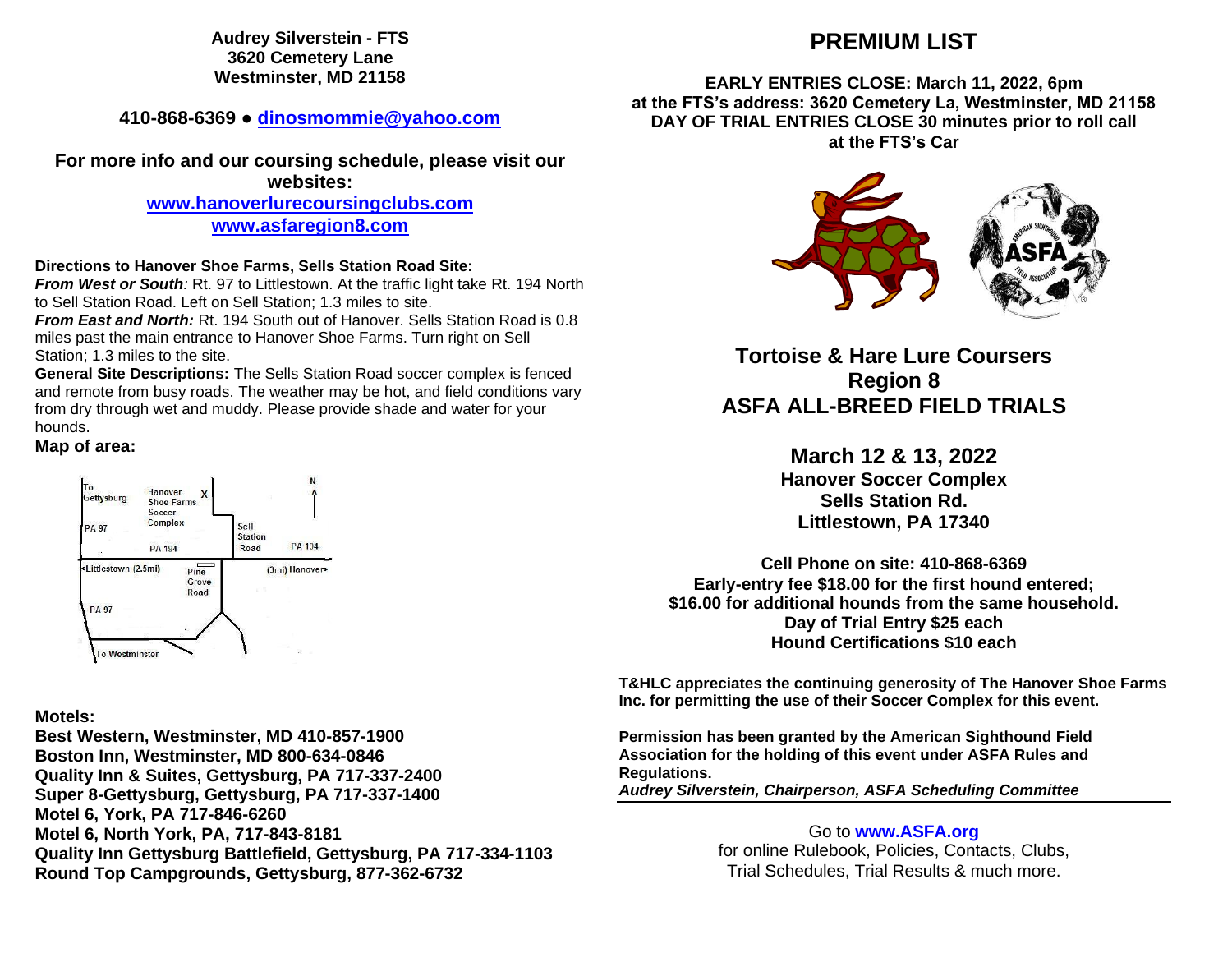## **Tortoise & Hare Lure Coursers 2022**

Pat Wieland…**President** Celeste Mulcrone…**Vice President** Sally Mac Dowell... Secretary **Audrey Silverstein ... Treasurer** 

**Directors:** Sally MacDowell, Beth Anne Haner, Dean Wright

### **JUDGES & ASSIGNMENTS**

**Paul Kytta, Macedonia, OH Torrea Leborn, Chadds Ford, PA Bob Marciszewski, Glen Arm, MD** 

**S = Single Judge \* = Provisional Judge X= Multiple Judges**

| Saturday      |        |   |        |        |        |   |   |   |        |        |        |        |        |        |        |        |        |     |     |
|---------------|--------|---|--------|--------|--------|---|---|---|--------|--------|--------|--------|--------|--------|--------|--------|--------|-----|-----|
| Judges        | A<br>Е | A | в<br>A | в<br>7 | n<br>u | G | В | G | W      | ◠<br>ື | D<br>н | R<br>R | S<br>A | S<br>D | S      | S<br>W | W      | Pvl | Sgl |
| <b>Bob</b>    | S      | S | S      | c<br>o | S      |   |   |   |        |        |        |        |        |        |        |        |        |     | S   |
| Torrea        |        |   |        |        |        | S | S | S | c<br>C | S      | S      | S      |        |        |        |        |        |     |     |
| Paul          |        |   |        |        |        |   |   |   |        |        |        |        | S      | S      | e<br>o | S      | e<br>œ | S   |     |
| $\sim$ $\sim$ |        |   |        |        |        |   |   |   |        |        |        |        |        |        |        |        |        |     |     |

| Sunday     |   |        |          |        |        |        |                         |   |                 |        |   |   |        |   |                           |        |   |                   |        |
|------------|---|--------|----------|--------|--------|--------|-------------------------|---|-----------------|--------|---|---|--------|---|---------------------------|--------|---|-------------------|--------|
| Judges     | А | A      | в        | в      | ◠<br>u | G      |                         |   |                 |        | D | R | S      | S | -SL                       | e<br>v | W | Pvl               | S      |
|            |   |        | <u>r</u> | 7<br>- |        |        | в                       | G | W               | ⌒<br>u | н | R | А      | D |                           | W      |   |                   |        |
|            |   |        |          |        |        |        |                         |   |                 |        |   |   |        |   |                           |        |   |                   |        |
| Paul       | S | -<br>œ | ~<br>o   | S      | S      | ~<br>o | $\mathbf{\hat{c}}$<br>o | S | c<br>ა          | c<br>o | S |   |        |   |                           |        |   |                   | ◠<br>ю |
| <b>Bob</b> |   |        |          |        |        |        |                         |   |                 |        |   | S | е<br>Ð | S | $\ddot{\phantom{0}}$<br>ю | ^<br>œ | S | $\mathbf{c}$<br>১ |        |
|            |   |        |          |        |        |        |                         |   | FIELD COMMITTEE |        |   |   |        |   |                           |        |   |                   |        |

#### **FIELD COMMITTEE**

| <b>Field Trial</b>    | Sally MacDowell 443-690-4862 Sallybmac@verizon.net &                          |
|-----------------------|-------------------------------------------------------------------------------|
| Chairman              | Cindy Antonik topazito11@gmail.com                                            |
| <b>Field Trial</b>    | Audrey Silverstein, 3620 Cemetery Lane, Westminster MD 21158, 410-868-        |
| <b>Secretary</b>      | 6369, dinosmommie@yahoo.com                                                   |
| <b>Lure Operators</b> | Harry VanVliet, John Arvin, Borzoi Bob, Bob Jordan, Pat Wieland, Gayle Kytta, |
|                       | Francis Byrne, Diana Darling, Julie Cramer, John Antonik                      |
| <b>Field Clerks</b>   | <b>Audrey Silverstein</b>                                                     |
| <b>Huntmasters</b>    | Borzoi Bob, Beth Ann Haner, Pat Wieland, John Arvin, Francis Byrne,           |
|                       | Paul Kytta, Martin Del Prince                                                 |
| Inspection            | Carol Smith, Julia Smith, Cindy Antonik                                       |

#### **TRIAL HOURS: 7:30am UNTIL AFTER RIBBONS ARE AWARDED. Day of Trial entries close at 8:00am Substitutions (same owner) until 8:00am day of trial ROLL CALL: PROMPTLY at 8:30am**

**ENTRIES WILL NOT BE ACKNOWLEDGED BY RETURN MAIL OR PHONE**

**Ribbons or rosettes will be offered for all placements**. **First**=Blue, **Second**=Red, **Third**=Yellow, **Fourth**=White, **NBQ**=Green **Highest Scoring Single**=Navy/Gold, **Best of Breed**=Purple/Gold, & **Best in Field**=Red, White & Blue.

### **ELIGIBLE BREEDS & REGISTRY**

Only purebred Afghan Hounds, Azawakhs, Basenjis, Borzoi, Cirneco dell'Etna, Greyhounds, Ibizan Hounds, Irish Wolfhounds, Italian Greyhounds, Pharaoh Hounds, Rhodesian Ridgebacks, Salukis, Scottish Deerhounds, Silken Windhounds, Sloughis, and Whippets.

Provisional breeds may be entered in the Provisional Stake or the Singles Stake. Provisional breeds currently include purebred Chart Polski, Galgo Español, Magyar Agar, Peruvian Inca Orchid, Portuguese Podengo (Pequeno), Portuguese Podengo (Medio & Grande), and must be individually registered with the appropriate registry.

All entries shall be individually registered with the AKC (ILP/PAL included), the NGA, the UKC, the FCI, an ASFA-recognized foreign or ASFA Board approved registry, or possess a CRN from the SPDBS. A photocopy of acceptable registry must be submitted with each hound's first ASFA field trial entry; this requirement is waived for hounds registered with the NGA.

## **REGULAR STAKES OFFERED**

**OPEN STAKE:** Any eligible sighthound that has met certification requirements, excluding ASFA **- Fi**eld Champions of record.

**FIELD CHAMPION STAKE:** Any ASFA Field Champion

W | Pvl | Sgl VETERAN STAKE: Any eligible hound whose age is at least six years, except Irish Wolfhounds whose age shall be at least five years, and Afghan Hounds, Rhodesian Ridgebacks, Salukis and Whippets whose age shall be at least seven years. Points go toward V-FCh or V-LCM titles.

**PROVISIONAL STAKE:** Any eligible sighthound of a Provisional breed that has met certification requirements. Not eligible to compete in Best of Breed or Best in Field.

**SINGLE STAKE:** Any eligible sighthound including those disqualified to run in other stakes. Each hound runs alone. Not eligible for Best of Breed or Best in Field. Hounds are eligible to earn TCP and CPS titles from the Singles stake. Provisional breeds are not eligible for these titles.

**LURE COURSING INSTINCT (LCI) STAKE:** Open to NON sighthounds and sighthound mixes. All entries shall be individually registered with the AKC (including ILP & PAL) or the UKC. A photocopy of acceptable registry must be submitted with each dog's first ASFA field trial entry. Dogs without a recognized registry number may obtain an ASFA ID number for a \$10 registration fee at time of entry.

**Small Open**: for dogs 17-1/2 inches or less at the withers and / or brachycephalic ("flat-faced") dogs who have not achieved the title of LCC.

**Small Senior**: for dogs 17-1/2 inches or less at the withers and/or brachycephalic dogs who have achieved the title of LCC.

**Small Veteran**: for dogs 17-1/2 inches or less at the withers and/or brachycephalic dogs over the age of 7 years.

**Large Open**: for dogs over 17-1/2 inches at the withers who have not achieved the title of LCC. **Large Senior**: is for dogs over 17-1/2 inches at the withers who have achieved the title of LCC. **Large Veteran**: for dogs over 17-1/2 inches at the withers who are over the age of 7 years. **Sighthound Mix Open**: for dogs with a sighthound breed in its background who have not achieved the title of LCC.

**Sighthound Mix Senior**: for dogs with sighthound breed in its background who have achieved the title of LCC.

**Sighthound Mix Veteran**: for dogs with sighthound breed in its background over the age of 7 years.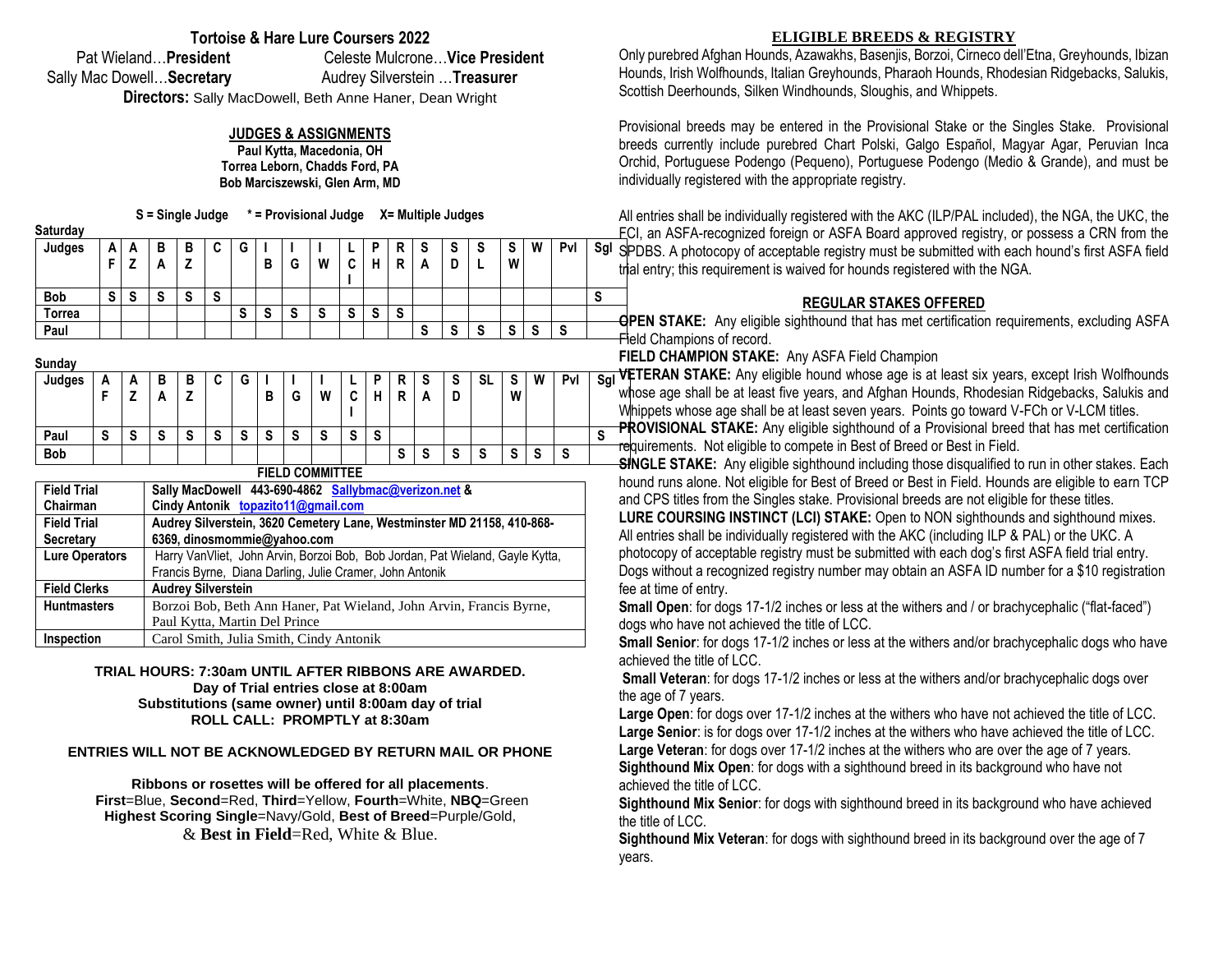When running as a stake within a regular ASFA trial, Small will run 50% of the ASFA course as laid out for the sighthounds up to a maximum of 400 yards. All other stakes will run the full ASFA laid out course length.

# **COURSE PLANS**

# **BEST IN FIELD WILL BE OFFERED**

**Conditions of Entry:** All entries must be one year or older on the day of the trial ● Stakes will be split into flights by public random draw if the entry in any regular stake is 20 or more ● Bitches in season, lame hounds and hounds with breed disqualifications will be excused at roll call.  $\bullet$ Spayed, neutered, monorchid or cryptorchid hounds without breed disqualifications may be entered; hounds with breed disqualifications are not eligible to enter except in the Single Stake ● Hounds not present at the time of roll call will be scratched ● All hounds will run twice, in trios if possible or braces (except in the Single Stake), unless excused, dismissed or disqualified.

**Equipment:** Type of lure machine: battery-powered continuous-loop system. ● Type of lures: highly-visible white plastic strips ● Back-up equipment will be available.

**Veterinarian on call**: **Central Carroll Animal Emergency 1030 Baltimore Blvd. #180 Westminster, MD 21157 410-871-2000**



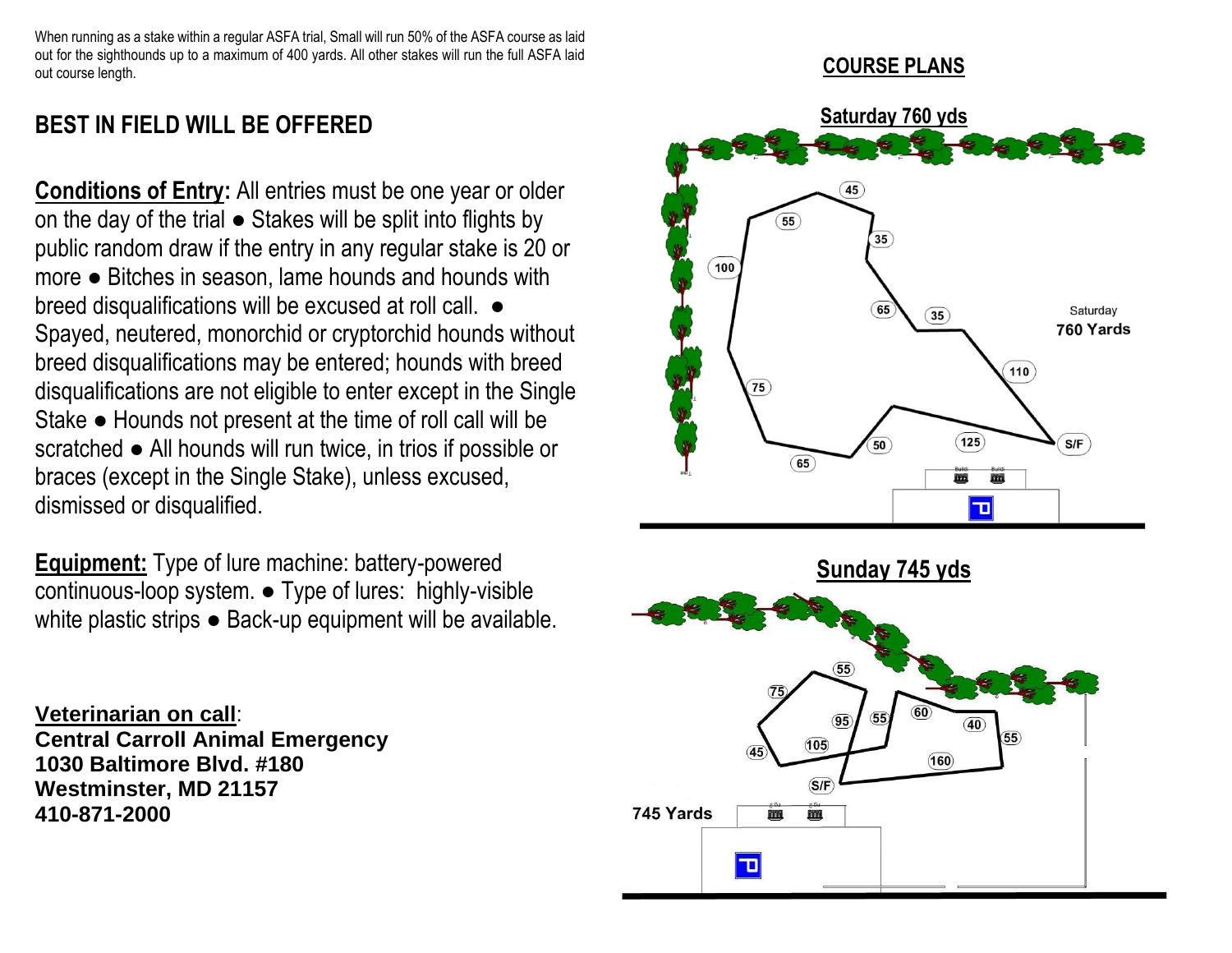# **OTHER INFORMATION**

**● All entries must be one year or older on the day of the trial** 

**● Stakes will be split into flights by public random draw if the entry in any regular stake is 20 or more** 

**● Bitches in season, lame hounds and hounds with breed disqualifications will be excused at roll call. Spayed, neutered, monorchid or cryptorchid hounds without breed disqualifications may be entered.** 

- **Hounds with breed disqualifications are not eligible to enter except in the Single Stake**
- **Hounds not present at the time of roll call will be scratched**

**● All hounds will run twice, in trios if possible or braces (except in the Single Stake), unless excused, dismissed or disqualified. Battery powered, continuous loop lure machines will be used. The lure will consist of white plastic strips. Backup equipment will be available. The course will be reversed for the** 

**finals, runoffs and Best of Breed.** 

**The members of T&HLC reserve the right to alter the course plan as required by weather and/or field conditions on the date of the trial. Exhibitors are requested to not bring bitches known to be in season to the field.** 

**There will be a \$5.00 fine assessed for any loose hound not participating in the course. Any person may, upon reasonable complaint, be asked to leave the grounds of the field trial by the Field Trial Committee. The field is board fenced; camping is permitted, but there is NO electricity or water. Children must be under control of their parents or guardians at all times.** 

# **ALL RETURNED CHECKS WILL BE CHARGED A \$40 FEE.**

# **PLEASE CLEAN UP AFTER YOURSELVES AND YOUR HOUNDS!!!**

**CERTIFICATIONS will be offered on Saturday after completion of the trial if weather, equipment, daylight, and judges permit. The cost is \$10.00 per hound. PRACTICE will be offered on Saturday ONLY, AFTER CERTIFICATIONS, weather equipment and time permitting. Cost is \$5.00 per run.**

# **NO FOOD WILL BE AVAILABLE!!! BRING FOOD AND WATER FOR YOU AND YOUR HOUNDS!!!**

**RV parking is available, no hookups.**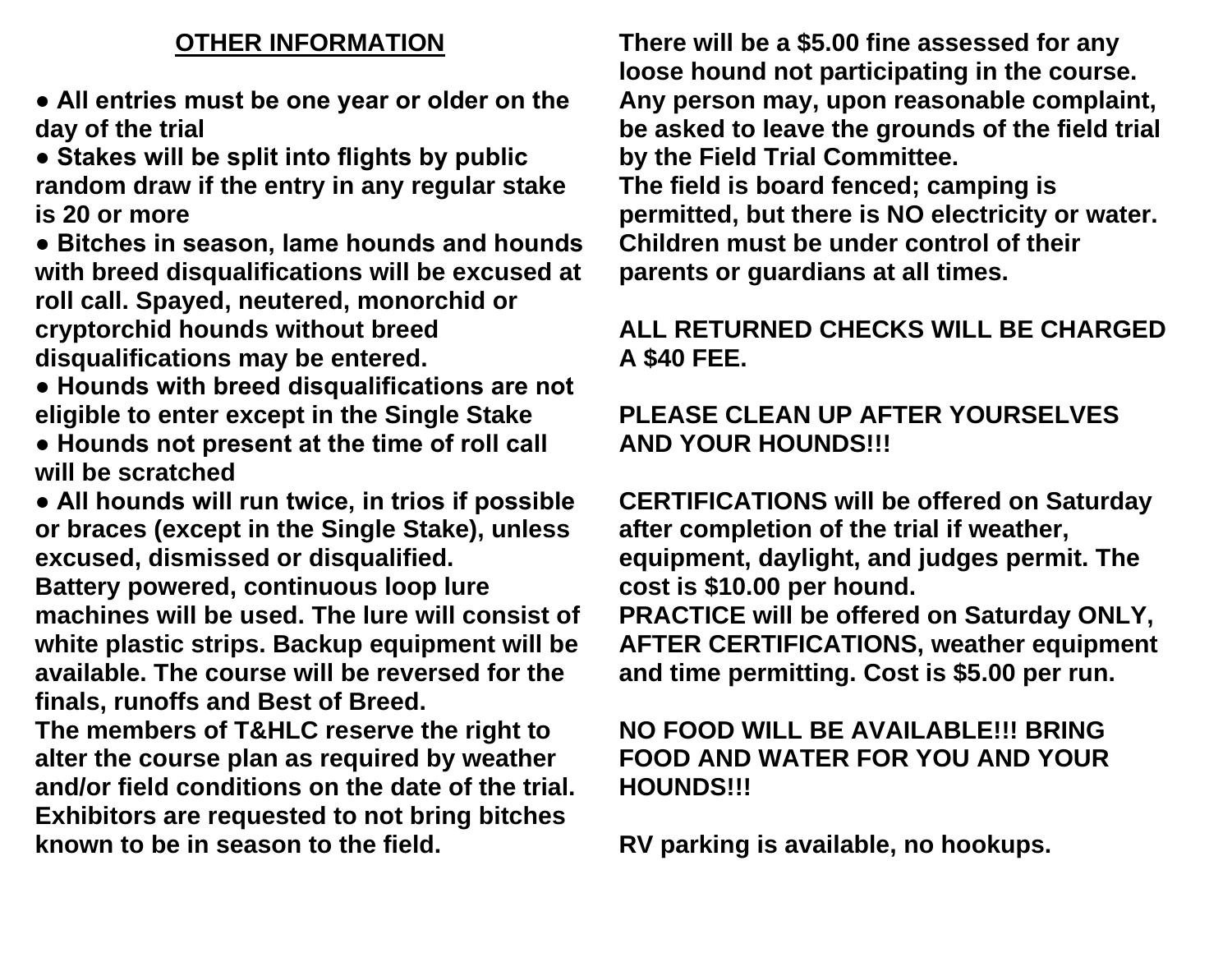#### **OFFICIAL AMERICAN SIGHTHOUND FIELD ASSOCIATION ENTRY FORM TORTOISE & HARE LURE COURSERS CLUB ALL-BREED TRIAL**

**Hanover Shoe Farms, Littlestown, PA**

**Saturday, March 12, 2022**

Early-Entries close Thurs. March 11, 2022. Day-of-Trial Entries accepted on the day of the trial, and close at the FTS CAR at 8:00 a.m. ENTRIES WILL NOT BE ACKNOWLEDGED BY MAIL Early Entries: \$18 first hound, \$16 for each subsequent hound from the same household. Day of Trial Entries:\$25 for each hound entered. Make checks payable in US Funds only to: **THLC**

**FTS: Audrey Silverstein, 3620 Cemetery Ln, Westminster, MD 21158**

**Telephone: (410) 868-6369**

|        | Fee Paid __                                                                                                                                                                                                                        |                                             | The Field Secretary cannot accept conditional, unsigned, incomplete or unpaid<br>entries; please check your completed entry carefully. |  |                          |                                           |  |
|--------|------------------------------------------------------------------------------------------------------------------------------------------------------------------------------------------------------------------------------------|---------------------------------------------|----------------------------------------------------------------------------------------------------------------------------------------|--|--------------------------|-------------------------------------------|--|
| Breed: |                                                                                                                                                                                                                                    |                                             | Call Name:                                                                                                                             |  |                          |                                           |  |
|        | Registered Name of Hound:                                                                                                                                                                                                          |                                             |                                                                                                                                        |  |                          |                                           |  |
| Stake: | $\Box$ FCH<br>$\Box$ Open                                                                                                                                                                                                          | $\Box$ Veteran                              | $\Box$ Single<br>$\Box$ Provisional                                                                                                    |  | <b>Additional Stakes</b> | $\Box$ Kennel $\Box$ Breeder $\Box$ Bench |  |
|        |                                                                                                                                                                                                                                    |                                             | Registration Number: (please write in registering body before number)                                                                  |  |                          |                                           |  |
| П      | If possible, please<br>separate my hounds                                                                                                                                                                                          |                                             | Date of<br>Birth:                                                                                                                      |  | Sex:<br>Dog              | <b>Bitch</b>                              |  |
|        | Name of actual owner(s):                                                                                                                                                                                                           |                                             |                                                                                                                                        |  |                          |                                           |  |
|        | Address:                                                                                                                                                                                                                           |                                             |                                                                                                                                        |  | Phone:                   |                                           |  |
| City:  |                                                                                                                                                                                                                                    |                                             |                                                                                                                                        |  | State:                   | Zip:                                      |  |
|        | E-mail (Optional)                                                                                                                                                                                                                  |                                             |                                                                                                                                        |  |                          | (Optional) Region of Residence:           |  |
|        |                                                                                                                                                                                                                                    | Emergency Contact Name and Phone (Optional) |                                                                                                                                        |  |                          |                                           |  |
| П      |                                                                                                                                                                                                                                    | entered in Open, Veterans, Limited.         | Check if this is the first ASFA trial for this hound. Attach a Hound Certification or waiver if                                        |  |                          |                                           |  |
| П      |                                                                                                                                                                                                                                    | accompany this entry unless NGA.            | Check if this is a first-time entry, a copy of the official Registration of this hound must                                            |  |                          |                                           |  |
| п      |                                                                                                                                                                                                                                    |                                             |                                                                                                                                        |  |                          |                                           |  |
| п      | Check if any information has changed since the last ASFA trial entry. Regarding<br>Check if this hound has been dismissed within the last 6 trials entered. Must be marked in order to<br>qualify for a "clean" trial requirement. |                                             |                                                                                                                                        |  |                          |                                           |  |

I CERTIFY that I am the actual owner of this dog, or that I am the duly authorized agent of the actual owner whose name I have entered above. In consideration of the acceptance of this entry and the opportunity to have this dog judged and to win prize money, ribbons, or trophies, I (we) agree to abide by the rules and regulations of the American Sighthound Field Association in effect at the time of this lure field trial, and by any additional rules and regulations appearing in the premium list for this lure field trial. I (we) agree that the club holding this lure field trial has the right to refuse this entry for cause, which the club shall deem to be sufficient. I (we) agree to hold this club, its members, directors, governors, officers, agents or other functionaries, any employees of the aforementioned parties and the owner(s) of the trial premises or grounds harmless from any claim for loss or injury which may be alleged to have been caused directly or indirectly to any person or thing by the act of this dog while in or upon the lure field trial premises or grounds or near any entrance thereto and I (we) personally assume all responsibility and liability for any such claim, and I (we) further agree to hold the aforementioned parties harmless from any claim loss of this dog by disappearance, theft damage or injury be caused or alleged to be caused by the negligence of the club or any of the aforementioned parties or by the negligence of any person or any other cause or causes. I (we) certify and represent that the dog entered is not a hazard to person or other dogs. This entry is submitted for acceptance of the forgoing representations and agreements.

**SIGNATURE** of owner or his agent duly authorized to make this entry **Please separate the entries before sending to the FTS.**

#### **OFFICIAL AMERICAN SIGHTHOUND FIELD ASSOCIATION ENTRY FORM TORTOISE & HARE LURE COURSERS ALL-BREED TRIAL Hanover Shoe Farms, Littlestown, PA**

### **Sunday, March 13, 2022**

Early-Entries close Thurs. March 11, 2022. Day-of-Trial Entries accepted on the day of the trial, and close at the FTS CAR at 8:00 a.m. ENTRIES WILL NOT BE ACKNOWLEDGED BY MAIL Early Entries: \$18 first hound, \$16 for each subsequent hound from the same household. Day of Trial Entries:\$25 for each hound entered. Make checks payable in US Funds only to: **THLC**

**FTS: Audrey Silverstein, 3620 Cemetery Ln, Westminster, MD 21158**

**Telephone: (410) 868-6369**

Fee Paid \_\_\_\_\_\_ The Field Secretary cannot accept conditional, unsigned, incomplete or unpaid entries; please check your completed entry carefully.

| Breed:                |                                                                                                                                        | Call Name:                                                                                            |                                 |              |  |  |  |  |
|-----------------------|----------------------------------------------------------------------------------------------------------------------------------------|-------------------------------------------------------------------------------------------------------|---------------------------------|--------------|--|--|--|--|
|                       | Registered Name of Hound:                                                                                                              |                                                                                                       |                                 |              |  |  |  |  |
| Stake:<br>$\Box$ Open | $\Box$ FCH<br>$\Box$ Veteran                                                                                                           | <b>Additional Stakes</b><br>$\Box$ Kennel $\Box$ Breeder $\Box$ Bench                                 |                                 |              |  |  |  |  |
|                       |                                                                                                                                        | <b>Registration Number:</b> (please write in registering body before number)                          |                                 |              |  |  |  |  |
|                       | $\Box$ If possible, please<br>separate my hounds                                                                                       | Date of<br>Birth:                                                                                     | Sex:<br>Doa                     | <b>Bitch</b> |  |  |  |  |
|                       | Name of actual owner(s):                                                                                                               |                                                                                                       |                                 |              |  |  |  |  |
| Address:              |                                                                                                                                        |                                                                                                       | Phone:                          |              |  |  |  |  |
| City:                 |                                                                                                                                        |                                                                                                       | State:                          | Zip:         |  |  |  |  |
|                       | E-mail (Optional)                                                                                                                      |                                                                                                       | (Optional) Region of Residence: |              |  |  |  |  |
|                       | Emergency Contact Name and Phone (Optional)                                                                                            |                                                                                                       |                                 |              |  |  |  |  |
| $\Box$                | Check if this is the first ASFA trial for this hound. Attach a Hound Certification or waiver if entered<br>in Open, Veterans, Limited. |                                                                                                       |                                 |              |  |  |  |  |
| $\Box$                | this entry unless NGA.                                                                                                                 | Check if this is a first-time entry, a copy of the official Registration of this hound must accompany |                                 |              |  |  |  |  |
| п                     | Check if any information has changed since the last ASFA trial entry. Regarding                                                        |                                                                                                       |                                 |              |  |  |  |  |
| $\Box$                | Chack if this hound has hean dismissed within the last 6 trials entered. Must he marked in order to qualify                            |                                                                                                       |                                 |              |  |  |  |  |

heck if this hound has been dismissed within the last 6 trials entered. Must be mar for a "clean" trial requirement.

I CERTIFY that I am the actual owner of this dog, or that I am the duly authorized agent of the actual owner whose name I have entered above. In consideration of the acceptance of this entry and the opportunity to have this dog judged and to win prize money, ribbons, or trophies, I (we) agree to abide by the rules and regulations of the American Sighthound Field Association in effect at the time of this lure field trial, and by any additional rules and regulations appearing in the premium list for this lure field trial. I (we) agree that the club holding this lure field trial has the right to refuse this entry for cause, which the club shall deem to be sufficient. I (we) agree to hold this club, its members, directors, governors, officers, agents or other functionaries, any employees of the aforementioned parties and the owner(s) of the trial premises or grounds harmless from any claim for loss or injury which may be alleged to have been caused directly or indirectly to any person or thing by the act of this dog while in or upon the lure field trial premises or grounds or near any entrance thereto and I (we) personally assume all responsibility and liability for any such claim, and I (we) further agree to hold the aforementioned parties harmless from any claim loss of this dog by disappearance, theft damage or injury be caused or alleged to be caused by the negligence of the club or any of the aforementioned parties or by the negligence of any person or any other cause or causes. I (we) certify and represent that the dog entered is not a hazard to person or other dogs. This entry is submitted for acceptance of the forgoing representations and agreements.

**SIGNATURE** of owner or his agent duly authorized to make this entry

 **Please separate the entries before sending to the FTS.**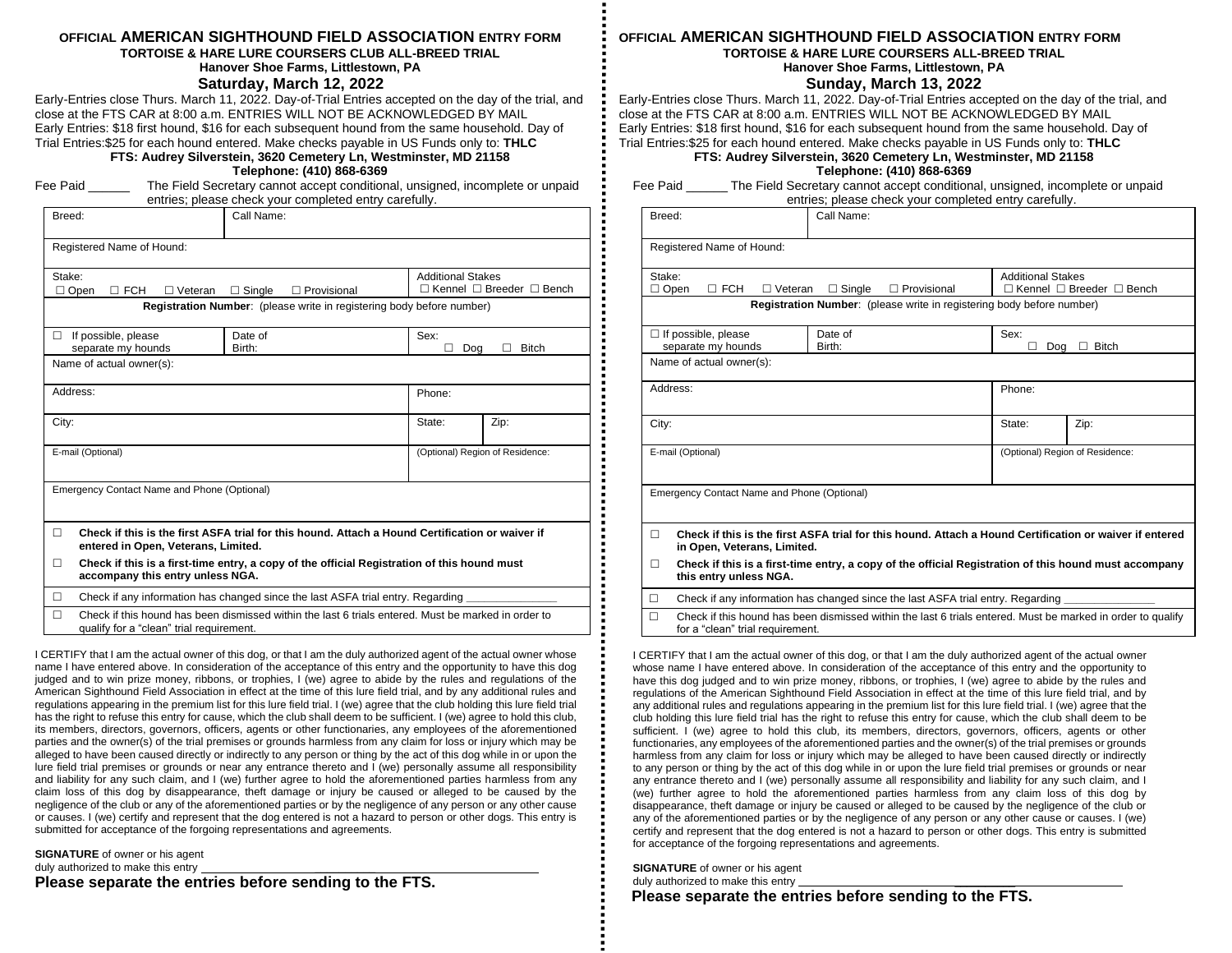#### *AMERICAN SIGHTHOUND FIELD ASSOCIATION* **HOUND CERTIFICATION**

**Rule effective October 1, 1994: Ch. V, Sec. 4 (a) OPEN STAKE:** *To be eligible to enter the open stake, a hound must have been certified by a licensed judge within the year preceding the closing date for the entry or have previously competed in the Open Stake.* This eligibility requirement also applies to a hound entered in the Limited or Veteran Stake, which has not competed in Open previously. Please complete this portion of this form and attach it to the entry form for the hound's first entry, including an entry for a Fun Trial.

Registered Name of Hound:

Registration Number: \_\_\_\_\_\_\_\_\_\_\_\_\_\_\_\_\_\_\_\_\_\_\_\_\_ Breed:

Registered Owner's Name:

I hereby certify that on (date) \_\_\_\_\_\_\_\_\_\_\_\_\_\_\_\_\_\_, the above named hound completed a lure course of at least 500 yards, running with another hound of the same breed (or another breed with a similar running style). During the course the above named hound showed no inclination to interfere with the other hound. I further certify that I am a licensed judge for the ASFA.

Name of Licensed Judge:

Signature:\_\_\_\_\_\_\_\_\_\_\_\_\_\_\_\_\_\_\_\_\_\_\_\_\_\_\_\_\_\_\_\_\_\_\_\_\_\_\_\_\_\_ Date: \_\_\_\_\_\_\_\_\_\_\_\_\_\_\_\_\_\_\_

I hereby certify that the hound running in the certification course is the hound identified above and that information provided on this form is true and correct.

Signature: \_\_\_\_\_\_\_\_\_\_\_\_\_\_\_\_\_\_\_\_\_\_\_\_\_\_\_\_\_\_\_\_\_\_\_\_\_\_\_\_\_\_\_\_\_\_\_ Date:

### Owner or Authorized Agent of Hound

This certification form must be attached to the entry form the first time this hound is entered in an open, limited, or veteran stake. Any hound entered in open, limited, or veteran (as a first time entered hound), which has not been certified, shall be declared ineligible by the records coordinator and shall forfeit any points and placements awarded.

#### **PLEASE RETAIN A COPY FOR YOUR RECORDS.**

#### *AMERICAN SIGHTHOUND FIELD ASSOCIATION* **HOUND CERTIFICATION WAIVER**

**Waiver of Requirement:** *This requirement will be waived for a hound that has earned a lure coursing or racing title from another recognized organization, if such title requires competition, and if a waiver for such title has been approved by the ASFA, or a CKC Hound Certification Form.* If your hound qualifies for a waiver, complete this portion of this form and attach it to your entry form. Proof of waivers must accompany this certification form.

Registered Name of Hound:

Registration Number: \_\_\_\_\_\_\_\_\_\_\_\_\_\_\_\_\_\_\_\_\_\_\_\_\_ Breed:

Registered Owner's Name:

**CKC**: FCH FCHS

**AKC**: QC SC FC

Hound Certification previously submitted.

I hereby certify that the hound identified above has completed the requirements for the title indicated above (or that the required Certification was previously submitted) and that the information provided on this form is true and correct.

Signature: : \_\_\_\_\_\_\_\_\_\_\_\_\_\_\_\_\_\_\_\_\_\_\_\_\_\_\_\_\_\_\_\_\_\_\_\_\_\_\_\_\_\_\_\_\_\_\_ Date\_\_\_\_\_\_\_\_\_\_\_\_\_\_\_\_\_\_\_

Owner or Authorized Agent of Hound

#### *AMERICAN SIGHTHOUND FIELD ASSOCIATION* **HOUND CERTIFICATION**

**Rule effective October 1, 1994: Ch. V, Sec. 4 (a) OPEN STAKE:** *To be eligible to enter the open stake, a hound must have been certified by a licensed judge within the year preceding the closing date for the entry or have previously competed in the Open Stake.* This eligibility requirement also applies to a hound entered in the Limited or Veteran Stake, which has not competed in Open previously. Please complete this portion of this form and attach it to the entry form for the hound's first entry, including an entry for a Fun Trial.

Registered Name of Hound:

Registration Number: \_\_\_\_\_\_\_\_\_\_\_\_\_\_\_\_\_\_\_\_\_\_\_\_\_ Breed:

Registered Owner's Name:

I hereby certify that on (date) \_\_\_\_\_\_\_\_\_\_\_\_\_\_\_\_\_\_, the above named hound completed a lure course of at least 500 yards, running with another hound of the same breed (or another breed with a similar running style). During the course the above named hound showed no inclination to interfere with the other hound. I further certify that I am a licensed judge for the ASFA.

Name of Licensed Judge:

Signature:  $\Box$ 

I hereby certify that the hound running in the certification course is the hound identified above and that information provided on this form is true and correct.

Signature: \_\_\_\_\_\_\_\_\_\_\_\_\_\_\_\_\_\_\_\_\_\_\_\_\_\_\_\_\_\_\_\_\_\_\_\_\_\_\_\_\_\_\_\_\_\_\_ Date: Owner or Authorized Agent of Hound

This certification form must be attached to the entry form the first time this hound is entered in an open, limited, or veteran stake. Any hound entered in open, limited, or veteran (as a first time entered hound), which has not been certified, shall be declared ineligible by the records coordinator and shall forfeit any points and placements awarded.

#### **PLEASE RETAIN A COPY FOR YOUR RECORDS.**

#### *AMERICAN SIGHTHOUND FIELD ASSOCIATION* **HOUND CERTIFICATION WAIVER**

**Waiver of Requirement:** *This requirement will be waived for a hound that has earned a lure coursing or racing title from another recognized organization, if such title requires competition, and if a waiver for such title has been approved by the ASFA, or a CKC Hound Certification Form.* If your hound qualifies for a waiver, complete this portion of this form and attach it to your entry form. Proof of waivers must accompany this certification form.

Registered Name of Hound:

Registration Number: \_\_\_\_\_\_\_\_\_\_\_\_\_\_\_\_\_\_\_\_\_\_\_\_\_ Breed:

Registered Owner's Name:

**CKC**: FCH FCHS

**AKC**: QC SC FC

Hound Certification previously submitted.

I hereby certify that the hound identified above has completed the requirements for the title indicated above (or that the required Certification was previously submitted) and that the information provided on this form is true and correct.

#### Signature: <u>Date:</u>

Owner or Authorized Agent of Hound

Sec-06 rev 01/19©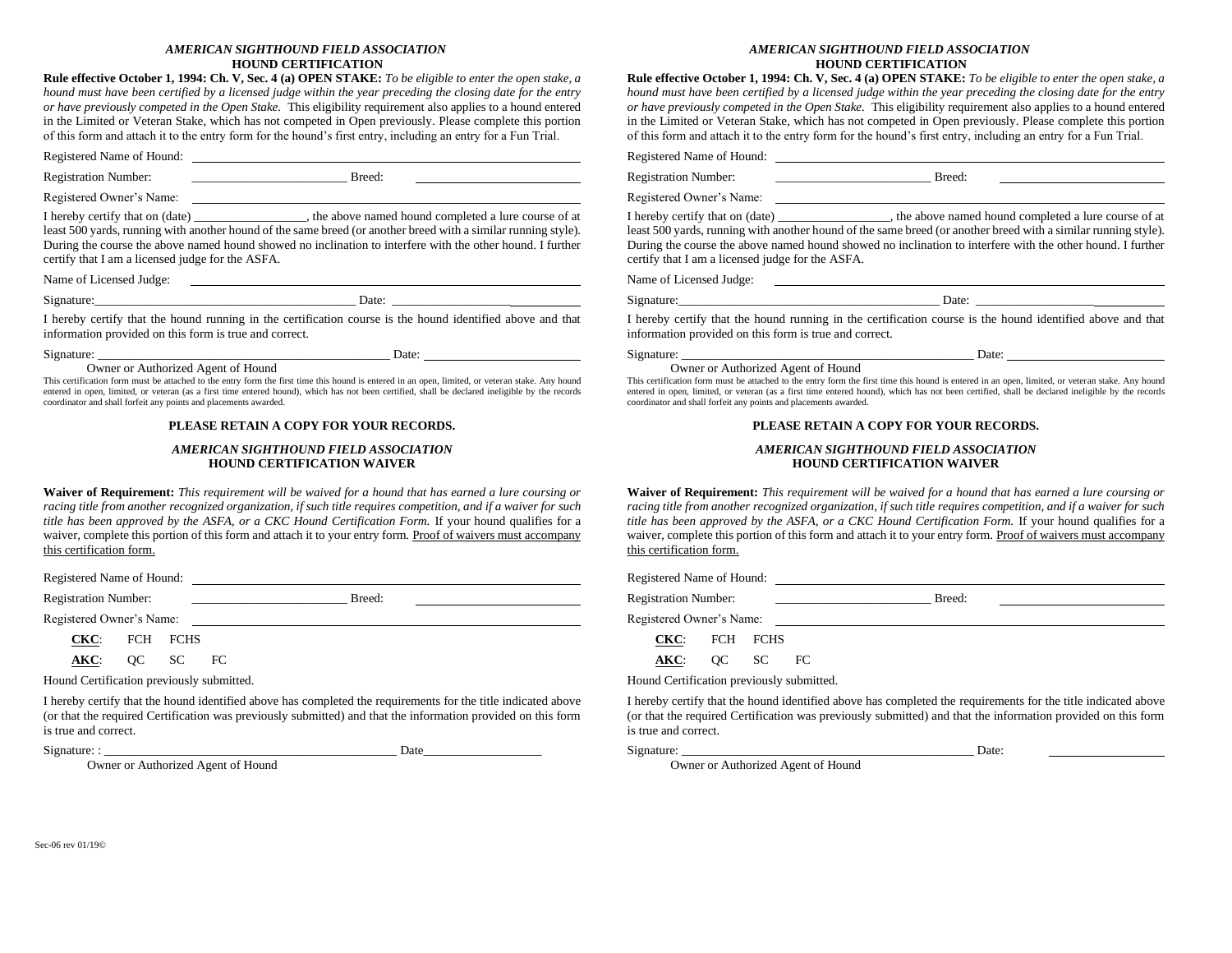### **OFFICIAL AMERICAN SIGHTHOUND FIELD ASSOCIATION ENTRY FORM Lure Chasing Instinct Registration TORTOISE& HARE LURE COURSERS**

| Fee Paid     | The Field Secretary cannot accept conditional, unsigned, incomplete or unpaid |
|--------------|-------------------------------------------------------------------------------|
|              | entries; please check your completed entry carefully.                         |
| nu • 11 • 11 |                                                                               |

| Please print legibly.                               |                                                                              |      |        |                                 |
|-----------------------------------------------------|------------------------------------------------------------------------------|------|--------|---------------------------------|
| Breed:                                              | Call Name:                                                                   |      |        |                                 |
| Registered Name of Hound:                           |                                                                              |      |        |                                 |
| FTS will circle Size after wicketing at Inspection: |                                                                              |      |        |                                 |
| Size Small: up to 17.5 inches (or brachycephalic)   |                                                                              |      |        | Size Large: over 17.5           |
| inches                                              |                                                                              |      |        |                                 |
|                                                     | <b>Registration Number:</b> (please write in registering body before number) |      |        |                                 |
| Date of                                             |                                                                              | Sex: |        |                                 |
| Birth:                                              |                                                                              | Dog  | Bitch  |                                 |
| Name of actual owner(s):                            |                                                                              |      |        |                                 |
| Address:                                            |                                                                              |      | Phone: |                                 |
| City:                                               |                                                                              |      | State: | Zip:                            |
| E-mail                                              |                                                                              |      |        | Region of Residence: (Optional) |
| <b>Emergency Contact Name and Phone</b>             |                                                                              |      |        |                                 |

**This top portion is to be submitted with the \$10 fee to the ASFA by the Field Trial Secretary, with the records.**

**\* \* \* \* \* \* \* \* \* \* \* \* \* \* \* \***

|                           |        | was entered in the                            |
|---------------------------|--------|-----------------------------------------------|
| (Dog's Name)              |        | (ASFA Club Name)                              |
| <b>ASFA</b> trial held on |        | . The dog was wicketed at inspection and is   |
|                           | (Date) |                                               |
| registered as Size        |        | . The fee of \$10 was received by the FTS and |

**submitted to the ASFA Records Coordinator.** 

**Printed name of Field Trial Secretary**

**Signature of Field Trial Secretary**

**(Owner is to retain this receipt as proof of registration until notified by the ASFA.)**

### **OFFICIAL AMERICAN SIGHTHOUND FIELD ASSOCIATION ENTRY FORM Lure Chasing Instinct Registration TORTOISE & HARE LURE COURSERS**

| Fee Paid | The Field Secretary cannot accept conditional, unsigned, incomplete or unpaid |
|----------|-------------------------------------------------------------------------------|
|          | entries; please check your completed entry carefully.                         |

| Please print legibly.                               |            |      |                                                                              |                                 |
|-----------------------------------------------------|------------|------|------------------------------------------------------------------------------|---------------------------------|
| Breed:                                              | Call Name: |      |                                                                              |                                 |
| Registered Name of Hound:                           |            |      |                                                                              |                                 |
| FTS will circle Size after wicketing at Inspection: |            |      |                                                                              |                                 |
| Size Small: up to 17.5 inches (or brachycephalic)   |            |      |                                                                              | Size Large: over 17.5           |
| inches                                              |            |      |                                                                              |                                 |
|                                                     |            |      | <b>Registration Number:</b> (please write in registering body before number) |                                 |
| Date of                                             |            | Sex: |                                                                              |                                 |
| Birth:                                              |            | Dog  | Bitch                                                                        |                                 |
| Name of actual owner(s):                            |            |      |                                                                              |                                 |
| Address:                                            |            |      | Phone:                                                                       |                                 |
| City:                                               |            |      | State:                                                                       | Zip:                            |
| E-mail                                              |            |      |                                                                              | Region of Residence: (Optional) |
| <b>Emergency Contact Name and Phone</b>             |            |      |                                                                              |                                 |

**This top portion is to be submitted with the \$10 fee to the ASFA by the Field Trial Secretary, with the records.**

**\* \* \* \* \* \* \* \* \* \* \* \* \* \* \* \***

|                              | was entered in the                            |
|------------------------------|-----------------------------------------------|
| (Dog's Name)                 | (ASFA Club Name)                              |
| ASFA trial held on           | . The dog was wicketed at inspection and is   |
| (Date)<br>registered as Size | . The fee of \$10 was received by the FTS and |
|                              |                                               |

**submitted to the ASFA Records Coordinator.** 

**Printed name of Field Trial Secretary**

**Signature of Field Trial Secretary**

 **(Owner is to retain this receipt as proof of registration until notified by the ASFA.)**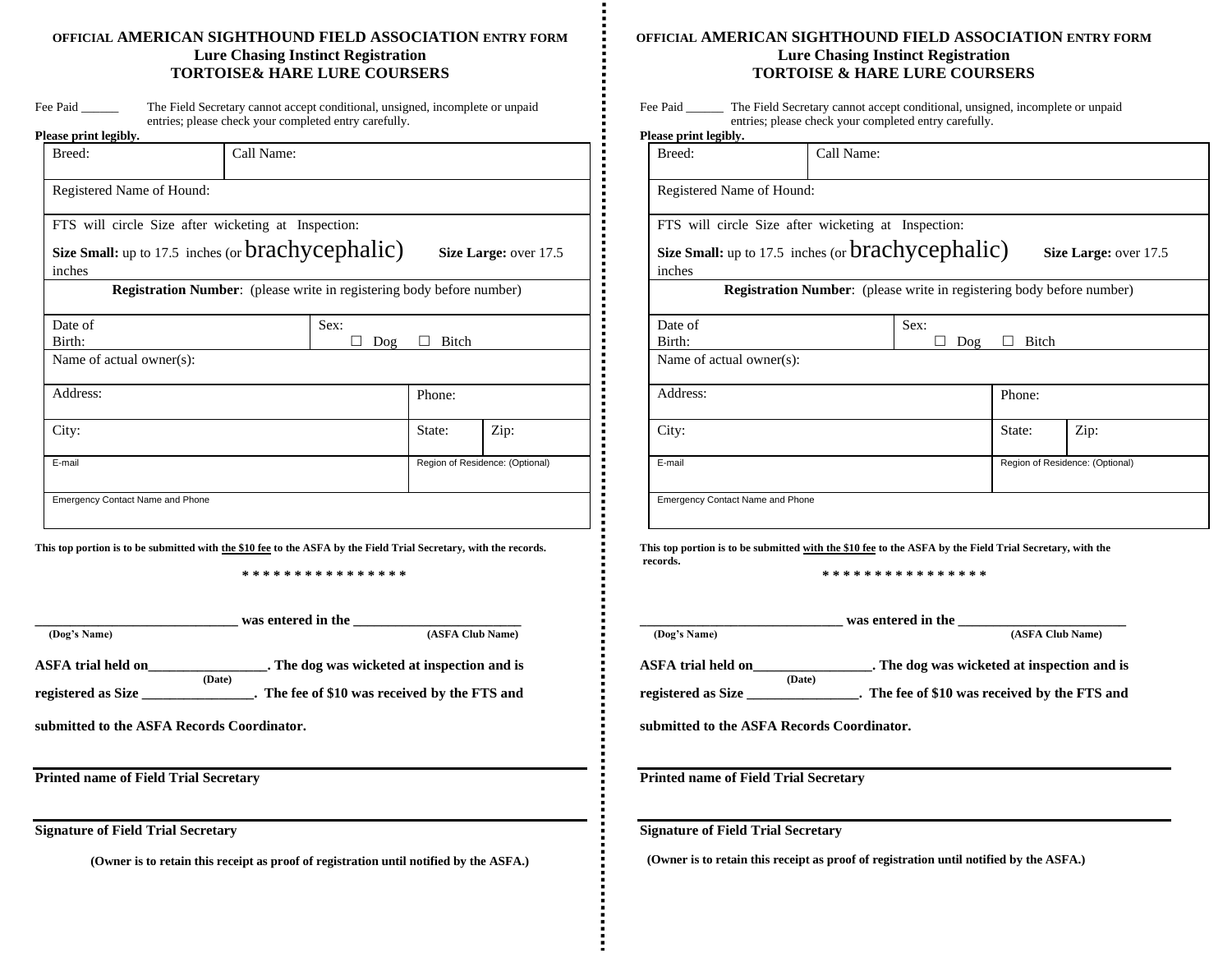#### **OFFICIAL AMERICAN SIGHTHOUND FIELD ASSOCIATION**

#### **LCI ENTRY FORM TORTOISE & HARE LURE COURSERS CLUB ALL-BREED TRIAL Hanover Shoe Farms, Littlestown, PA**

#### **Saturday, March 12, 2022**

Early-Entries close Thurs. March 11, 2022. Day-of-Trial Entries accepted on the day of the trial, and close at the FTS CAR at 8:00 a.m. ENTRIES WILL NOT BE ACKNOWLEDGED BY MAIL Early Entries: \$18 first hound, \$16 for each subsequent hound from the same household. Day of Trial Entries:\$25 for each hound entered. Make checks payable in US Funds only to: **THLC**

#### **FTS: Audrey Silverstein, 3620 Cemetery Ln, Westminster, MD 21158 Telephone: (410) 868-6369**

| Fee | Paid |  |
|-----|------|--|
|     |      |  |
|     |      |  |
|     |      |  |
|     |      |  |

The Field Secretary cannot accept conditional, unsigned, incomplete or unpaid

|          |                                             | entries; please check your completed entry carefully.                                                                                                                                      |                           |        |                                 |
|----------|---------------------------------------------|--------------------------------------------------------------------------------------------------------------------------------------------------------------------------------------------|---------------------------|--------|---------------------------------|
| Breed:   |                                             | Call Name:                                                                                                                                                                                 |                           |        |                                 |
|          | Registered Name of dog:                     |                                                                                                                                                                                            |                           |        |                                 |
| Stake:   | $\Box$ LCI-Small                            | $\Box$ LCI-Large                                                                                                                                                                           | $\Box$ LCI-Sighthound Mix |        |                                 |
|          | Open                                        | Senior                                                                                                                                                                                     | Veteran                   |        |                                 |
|          |                                             | <b>Registration Number:</b> (please write in registering body before number)                                                                                                               |                           |        |                                 |
|          |                                             |                                                                                                                                                                                            |                           |        |                                 |
| Date of  |                                             |                                                                                                                                                                                            |                           | Sex:   |                                 |
| Birth:   |                                             |                                                                                                                                                                                            |                           | Dog    | Bitch                           |
|          | Name of actual owner(s):                    |                                                                                                                                                                                            |                           |        |                                 |
| Address: |                                             |                                                                                                                                                                                            |                           | Phone: |                                 |
| City:    |                                             |                                                                                                                                                                                            |                           | State: | Zip:                            |
| E-mail   |                                             |                                                                                                                                                                                            |                           |        | (Optional) Region of Residence: |
|          |                                             |                                                                                                                                                                                            |                           |        |                                 |
|          | Emergency Contact Name and Phone (Optional) |                                                                                                                                                                                            |                           |        |                                 |
|          |                                             |                                                                                                                                                                                            |                           |        |                                 |
| П        |                                             | Check if this is a first-time entry, a copy of the official Registration of this hound must accompany this<br>entry. (i.e., AKC Registration form, PAL registration, Canine Partner, etc.) |                           |        |                                 |
| П        |                                             | Check if any information has changed since the last ASFA trial entry. Regarding                                                                                                            |                           |        |                                 |

I CERTIFY that I am the actual owner of this dog, or that I am the duly authorized agent of the actual owner whose name I have entered above. In consideration of the acceptance of this entry and the opportunity to have this dog judged and to win prize money, ribbons, or trophies, I (we) agree to abide by the rules and regulations of the American Sighthound Field Association in effect at the time of this lure field trial, and by any additional rules and regulations appearing in the premium list for this lure field trial. I (we) agree that the club holding this lure field trial has the right to refuse this entry for cause, which the club shall deem to be sufficient. I (we) agree to hold this club, its members, directors, governors, officers, agents or other functionaries, any employees of the aforementioned parties and the owner(s) of the trial premises or grounds harmless from any claim for loss or injury which may be alleged to have been caused directly or indirectly to any person or thing by the act of this dog while in or upon the lure field trial premises or grounds or near any entrance thereto and I (we) personally assume all responsibility and liability for any such claim, and I (we) further agree to hold the aforementioned parties harmless from any claim loss of this dog by disappearance, theft damage or injury be caused or alleged to be caused by the negligence of the club or any of the aforementioned parties or by the negligence of any person or any other cause or causes. I (we) certify and represent that the dog entered is not a hazard to person or other dogs. This entry is submitted for acceptance of the forgoing representations and agreements.

**SIGNATURE** of owner or his agent duly authorized to make this entry

**Please separate the entries before submitting to FTS.**

#### **OFFICIAL AMERICAN SIGHTHOUND FIELD ASSOCIATION**

# **LCI ENTRY FORM**

#### **TORTOISE & HARE LURE COURSERS CLUB ALL-BREED TRIAL Hanover Shoe Farms, Littlestown, PA**

#### **Sunday, March 13, 2022**

Early-Entries close Thurs. March 11, 2022. Day-of-Trial Entries accepted on the day of the trial, and close at the FTS CAR at 8:00 a.m. ENTRIES WILL NOT BE ACKNOWLEDGED BY MAIL Early Entries: \$18 first hound, \$16 for each subsequent hound from the same household. Day of Trial Entries:\$25 for each hound entered. Make checks payable in US Funds only to: **THLC**

#### **FTS: Audrey Silverstein, 3620 Cemetery Ln, Westminster, MD 21158 Telephone: (410) 868-6369**

| Fee Paid | The Field Secretary cannot accept conditional, unsigned, incomplete or unpaid |
|----------|-------------------------------------------------------------------------------|
|          | entries; please check your completed entry carefully.                         |

| Breed:            |                                             | Call Name:                                                                                                                                                                                 |                |                           |                                 |
|-------------------|---------------------------------------------|--------------------------------------------------------------------------------------------------------------------------------------------------------------------------------------------|----------------|---------------------------|---------------------------------|
|                   | Registered Name of dog:                     |                                                                                                                                                                                            |                |                           |                                 |
| Stake:            | <b>LCI-Small</b><br>Open                    | $\Box$ LCI-Large<br>Senior                                                                                                                                                                 | $\Box$ Veteran | $\Box$ LCI-Sighthound Mix |                                 |
|                   |                                             | <b>Registration Number:</b> (please write in registering body before number)                                                                                                               |                |                           |                                 |
| Date of<br>Birth: |                                             |                                                                                                                                                                                            |                | Sex:<br>◘<br>Dog          | Bitch                           |
|                   | Name of actual owner(s):                    |                                                                                                                                                                                            |                |                           |                                 |
| Address:          |                                             |                                                                                                                                                                                            |                | Phone:                    |                                 |
| City:             |                                             |                                                                                                                                                                                            |                | State:                    | Zip:                            |
| E-mail            |                                             |                                                                                                                                                                                            |                |                           | (Optional) Region of Residence: |
|                   | Emergency Contact Name and Phone (Optional) |                                                                                                                                                                                            |                |                           |                                 |
| П                 |                                             | Check if this is a first-time entry, a copy of the official Registration of this hound must accompany this<br>entry. (i.e., AKC Registration form, PAL registration, Canine Partner, etc.) |                |                           |                                 |
| П                 |                                             | Check if any information has changed since the last ASFA trial entry. Regarding                                                                                                            |                |                           |                                 |

I CERTIFY that I am the actual owner of this dog, or that I am the duly authorized agent of the actual owner whose name I have entered above. In consideration of the acceptance of this entry and the opportunity to have this dog judged and to win prize money, ribbons, or trophies, I (we) agree to abide by the rules and regulations of the American Sighthound Field Association in effect at the time of this lure field trial, and by any additional rules and regulations appearing in the premium list for this lure field trial. I (we) agree that the club holding this lure field trial has the right to refuse this entry for cause, which the club shall deem to be sufficient. I (we) agree to hold this club, its members, directors, governors, officers, agents or other functionaries, any employees of the aforementioned parties and the owner(s) of the trial premises or grounds harmless from any claim for loss or injury which may be alleged to have been caused directly or indirectly to any person or thing by the act of this dog while in or upon the lure field trial premises or grounds or near any entrance thereto and I (we) personally assume all responsibility and liability for any such claim, and I (we) further agree to hold the aforementioned parties harmless from any claim loss of this dog by disappearance, theft damage or injury be caused or alleged to be caused by the negligence of the club or any of the aforementioned parties or by the negligence of any person or any other cause or causes. I (we) certify and represent that the dog entered is not a hazard to person or other dogs. This entry is submitted for acceptance of the forgoing representations and agreements.

**SIGNATURE** of owner or his agent duly authorized to make this entry

**Please separate the entries before submitting to FTS.**